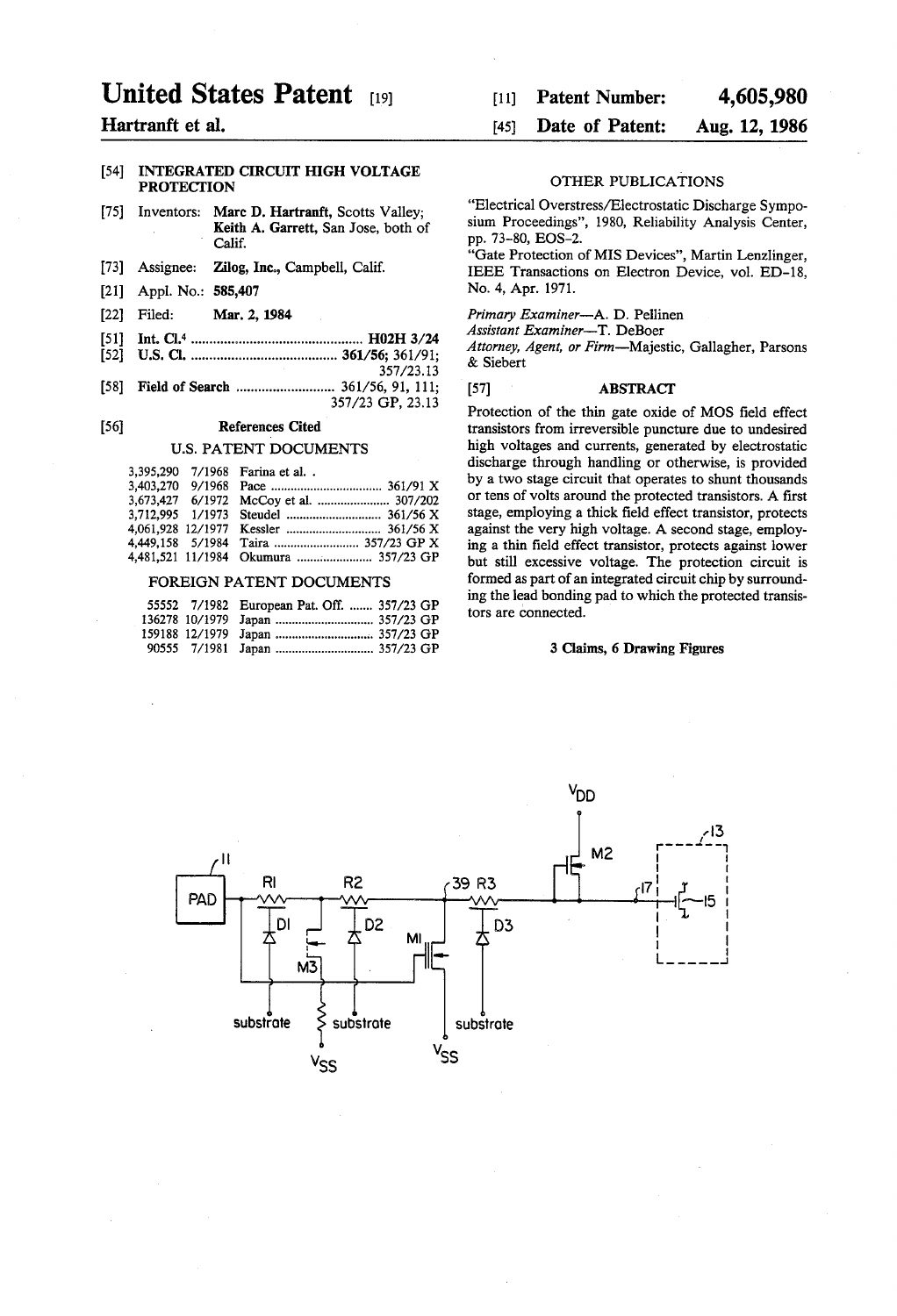

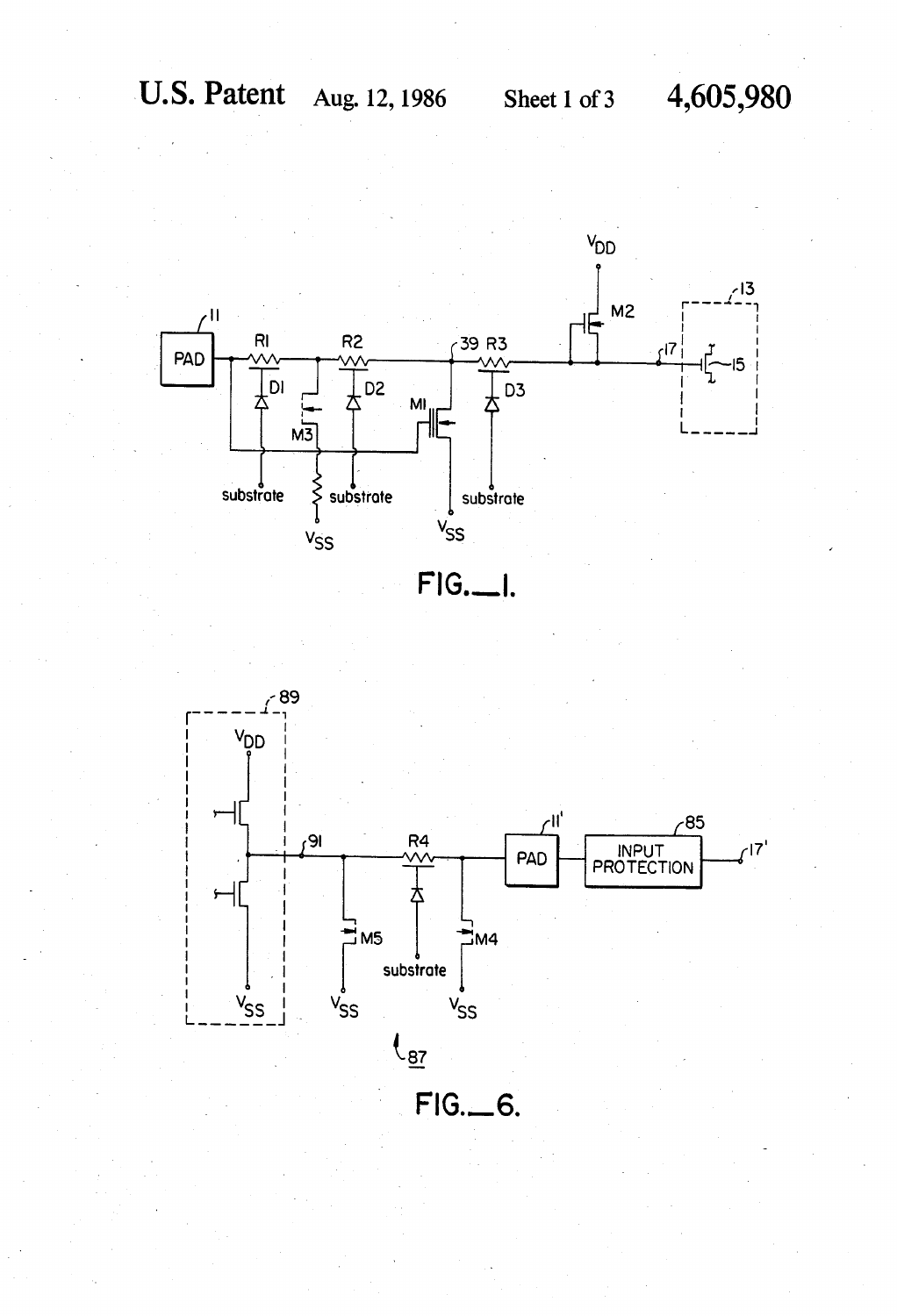

 $FIG. 2.$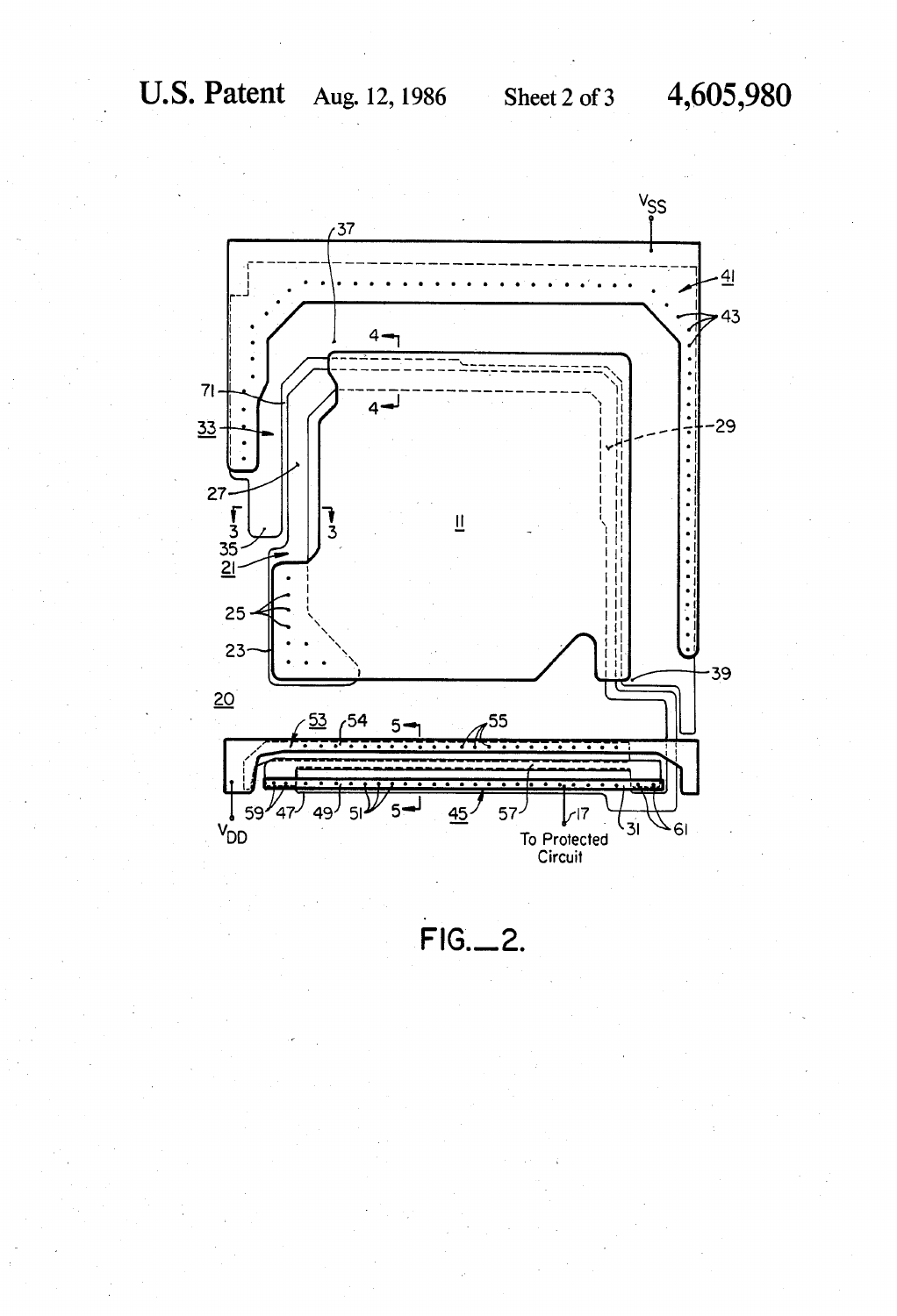



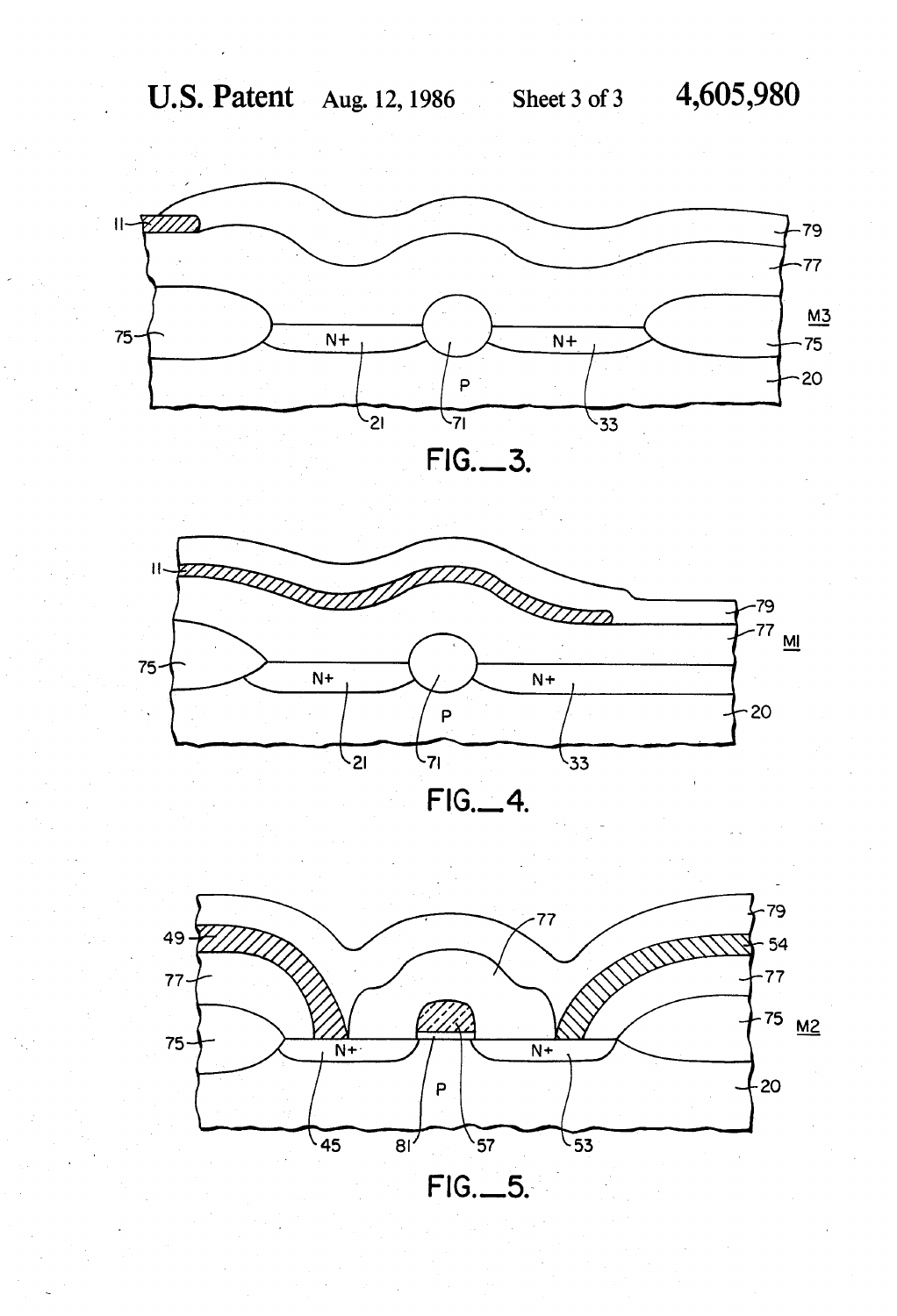5

### INTEGRATED CIRCUIT HIGH VOLTAGE PROTECTION

### BACKGROUND OF THE INVENTION

This invention relates generally to techniques and devices for protecting electronic circuits from unde sired high voltage, particularly the protection of inte grated circuit chips from high voltage spikes resulting from electrostatic discharges from handling of pack- <sup>10</sup> ides. aged circuits.

From the beginning of metal-oxide-silicon (MOS) integrated circuit semiconductor technology, it has been recognized that electrostatic discharges through the circuit that result from human handling of a finished  $15$ chip product can permanently affect the operation of the circuit in undesirable ways. Principally, a thin oxide layer that isolates a gate electrode from the substrate of an MOS field effect transistor can be irreparably ruptured by a voltage spike being applied across it. In many 20 cases, a gate electrode is connected in a signal path to a pin of a packaged integrated circuit, so the possibility of damage occurring in handling is very high, unless some protection circuitry is provided within the package.

The goal in providing such a protection circuit is to <sup>25</sup> shunt the undesired voltage spikes around the sensitive field effect transistors without affecting the operation of the transistor and its signal paths to the integrated cir cuit package pins. An early technique was to provide a diode between a wire bonding connection pad and the 30 integrated circuit substrate. As is well known, a wire is bonded between an integrated circuit package pin and a pad on the chip itself. It was found, however, that this did not provide adequate protection because the diode operated too slowly, resulting in the fragile gate oxide being ruptured before the diode operated to shunt the voltage spike around the transistor. The simple diode also has a breakdown voltage that is large compared to that of the thin oxide of the device to be protected. Another attempt involved the use of Zener diodes as 40 shunting devices, but difficulties in reproduceability of Zener diodes in mass integrated circuit production caused that technique to be abandoned.

Other used diffused resistors in series connection between the pad and the transistor to be protected. A 45 diffused resistor inherently forms a diode at its junction with the substrate, and further inherently possesses capacitance that, in combination with the resistance, provides a delay line. The delay of an undesired pulse in reaching the protected device provides more opportu- 50 nity to shunt it around the transistor, but the diodes themselves do not do so adequately. Yet others have used thin and thick film field effect transistors as shunting devices, either alone or in combination with diffused resistors.

The result with current techniques is that existing integrated circuits are provided adequate protection against voltages above approximately 50 volts. The gate oxides presently utilized are in the 500-700 Angstrom range and can withstand the resulting 50 or so volts 60 without damage. However, continuing development of integrated circuit technology is resulting in a new gen eration of MOS devices with thinner gate oxides. Cur rently proposed are 400 Angstrom thick gate oxide layers, with plans to go to a 250-300 Angstrom thick 65 employing the present invention; ness and perhaps thinner (such as 200 Angstroms or even less) in a short period of time. A 300 Angstrom gate oxide can withstand only 30-35 volts across it

without damage, and the thinner layers proportionately less. Therefore, existing circuits that provide protection of voltage spikes in excess of 50 volts are no longer adequate.

Accordingly, it is a primary object of the present invention to provide a circuit and technique for reduc ing any undesired voltage spikes to something less than 30-35 volts, and preferably to within approximately a 10-15 volt range and lower for the very thin gate ox

It is another object of the present invention to pro vide a circuit and technique giving protection against lower voltages that do not trigger the existing shunting circuits but yet which can damage such thin oxides.

It is a further object of the present invention to pro vide such protection without adversely affecting the operation of the circuit which is being protected, partic ularly to maintain reliability and speed of operation of the circuit.

#### SUMMARY OF THE INVENTION

These and additional objects are accomplished by the present invention wherein, briefly, according to one aspect thereof, a two stage series protection network is provided between the integrated circuit pad and the circuit to be protected. A first stage adjacent the pad is designed to shunt fast rise time, high voltage spikes. A second stage adjacent the circuit to be protected re moves the lower voltages left unaffected by the first stage and not heretofore considered because existing gate oxides can withstand them. The technique and devices of the present invention are based upon the realization that the fast rise time, high voltage spike must be treated differently from the lower voltage pulse which is now becoming a problem because of the thin ner gate oxides of the circuits to be protected. Accord ing to another aspect of the present invention, this is accomplished by employing a thick field effect transistor and a resistor-diode network as a first stage, and a thin gate field effect transistor as the second stage.

55 at least a portion of this field effect transistor to function According to another aspect of the present invention, the protection circuit is arranged surrounding the pad on the semiconductor substrate such that the resistances and active devices are formed in little space but yet with a high degree of isolation. An elongated diffused resis tor is provided between the pad and the circuit to be protected, this resistor surrounding over half of the perimeter of the wire bonding pad. The resistor is most conveniently formed by standard diffusion processes. A second diffused region is provided adjacent at least a portion of the length of the resistor but spaced a dis tance apart in order to form a thick oxide field effect device. The perimeter of the gate pad is extended over as its gate.

Additional objects, advantages and features of the various aspects of the present invention become appar ent from the following description of its preferred em bodiments, which description should be taken in conjunction with the accompanying drawings.

#### BRIEF DESCRIPTION OF THE DRAWINGS

FIG. 1 is a schematic diagram of a protection circuit

FIG. 2 is a plan view of an integrated circuit portion which shows a particular construction of the circuit of FIG. 1;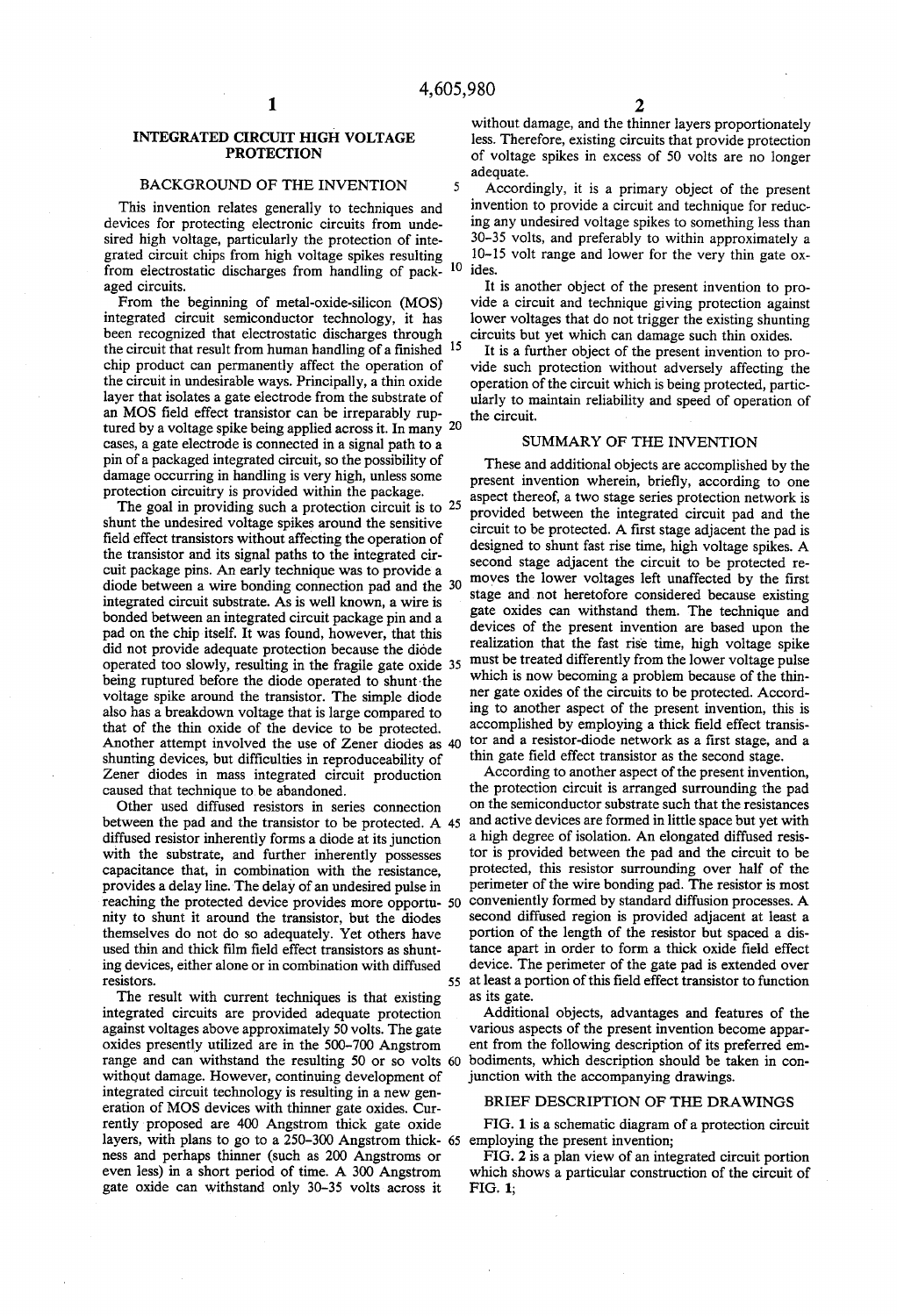FIG. 3 is a cross-sectional view of the circuit layout of FIG. 2, taken at Section 3—3 thereof, showing the structure of a thick oxide punch through device of FIG. 1;

FIG. 4 is a sectional view of the circuit layout of 5 FIG. 2, taken at Section 4-4 thereof, showing the structure of a thick oxide field effect transistor of FIG. 1;

FIG. 5 is a sectional view of the layout of FIG. 2 taken at Section 5-5 thereof, showing the structure of 10 described below. a thin oxide field effect transistor of FIG. 1; and

FIG. 6 illustrates the use of the present invention in a circuit for protecting both input and output elements connected to a single pad.

#### DESCRIPTION OF THE PREFERRED EMBODIMENTS

Referring initially to FIG. 1, a schematic diagram of a circuit employing the present invention will be de scribed. An integrated circuit pad 11 is provided, as is 20 standard, for attaching a wire thereto. An integrated circuit has many such pads, all or a portion of which may desirably be provided with the protection of the present invention. A circuit 13 includes one or more MOS field effect transistors to be protected against 25 excessive high voltage, one such transistor 15 being illustrated. The transistor 15 has its gate electrode con nected to a terminal 17. The terminal 17 is at the end of a signal current path from the pad 11 that goes through the high voltage protection circuitry to be described.

Resistors R1, R2 and R3 are provided in series along the signal path. These resistances are preferably formed by diffusion into the substrate of the integrated circuit, in accordance with usual techniques. This inherently results in a junction between the diffused resistor and 35 substrate that acts as a diode. Thus, diodes D1, D2 and D3 are shown in FIG. 1 associated with their respective resistances R1, R2 and R3. The diffused resistor also forms a capacitor with the substrate, not shown in FIG. 1, which introduces a delay in the signal's propagation 40 from the pad to the active protected circuit 13 in the nature of a delay line.

A first MOS field effect transistor M1 has its source connected into the signal path between resistances R2 and R3, and its drain connected to a common circuit 45 point, in this case the voltage supply terminal  $V_{SS}$ which is most often connected to a ground potential bus of the circuit, for an n-channel device. The transistor M1, in the specific circuit configuration of FIG. 1, provoltage spikes from the signal path to the circuit's ground bus, thus avoiding that potential being placed upon the gate of the protected device 15.

The high voltage is so shunted to ground through the transistor M1 when the voltage on its gate, which is 55 connected to the signal path at the pad 11, reaches the threshold value of the transistor M1. That threshold value is necessarily high because the gate oxide must be thick enough to avoid its destruction by the high volt age spikes against which it is to protect subsequent 60 devices. Because of the thick gate oxide, a gate voltage in the neighborhood of 50-100 volts is required, as an example, depending upon the exact transistor character istics, to cause transistor M1 to be switched on and to become relatively highly conductive. Once completely 65 turned on, the transistor M1 has an impedance that depends primarily upon the geometry of its source and drain, and the spacing between them, as is well known.

The maximum voltage in the signal path at a circuit node 39 between resistances R2 and R3 is limited by the impedance of the transistor M1. In this case, a voltage divider is formed by the series impedances R1, R2 and M1, across which the high voltage spike on the pad 11 is impressed. This reduced voltage drop across M1 may be, for example, much less than 50 volts. Depending upon the nature of the input voltage spike, the voltage at node 39 can further be limited by the second stage

15 rising pulse reaches its source than would be the case if Because the resistances R1 and R2 are placed in series in the signal path between the gate connection of the transistor M1 and its source connection, the transistor M1 is more likely to be turned on hard before a fast its gate was connected to the node 39. This is because of the delay line characteristic of the diffused resistors R1 and R2.

As a further optional element in the first stage of the protection circuit, a punch through device M3 is con nected between the signal path at a junction between the resistances R1 and R2, and the common circuit point  $V_{SS}$ . An advantage of the device M3 is to provide a second path for shunting undesired high voltage pulses to the common circuit point that is in parallel with the transistor M1, in case the transistor M1 cannot handle it. This is particularly advantageous for high energy pulses.

vides a controllable shunting path of undesired high 50 the transistor M2 can be made with a low threshold 30 threshold voltage of the transistor M1 will not be lim The voltages at the pad 11 which are less than the ited by that transistor, since it will not be turned on by voltages less than its threshold, but yet can still be higher than the 10-15 volts maximum that is desired. Therefore, in order to shunt such a lower voltage that may appear on the pad 11 away from the protected device 15, a second transistor M2 is connected to the signal path on an opposite side of another series resis tance R3. The transistor M2 can now have a thin oxide since the protection afforded by the first transistor M1 assures that a voltage at the output terminal 17 will remain below approximately 50 volts, as an example, or other voltage range resulting from a particular geome try of M1. The gate oxide of the transistor M2 is made to have a thickness substantially the same as that of the protected device 15. This can be in the order of 200-400 Angstroms. The voltage at the node 39 can still be in the neighborhood of 50 volts and not cause the gate oxide of M2 to rupture because its gate is electrically con nected to its channel. The thinner gate oxide means that voltage, below the desired 10-15 volts, even as low as typically 0.5-1.0 volts. Once the voltage in the signal path at the terminal 17 exceeds the threshold of M2, it turns on and the voltage at that terminal is then limited to a value above  $V_{DD}$  that depends upon its impedance as controlled by the geometry of the device.

It will be noted that the thin film transistor M2 is connected between the signal path and the supply bus for the voltage  $V_{DD}$  rather than the substrate or the voltage bus for  $V_{SS}$ . This is because the latter are likely to be elevated in voltage in response to a high voltage spike being applied to the pad 11. A further limitation of the voltage rise is thus desired to be made to a different common point of the circuit.

The second stage, namely transistor M2, of the volt age protection circuit thus protects the device 15 from voltages applied to the pad 11 which are not high enough to effectively turn on the transistor M1. Fur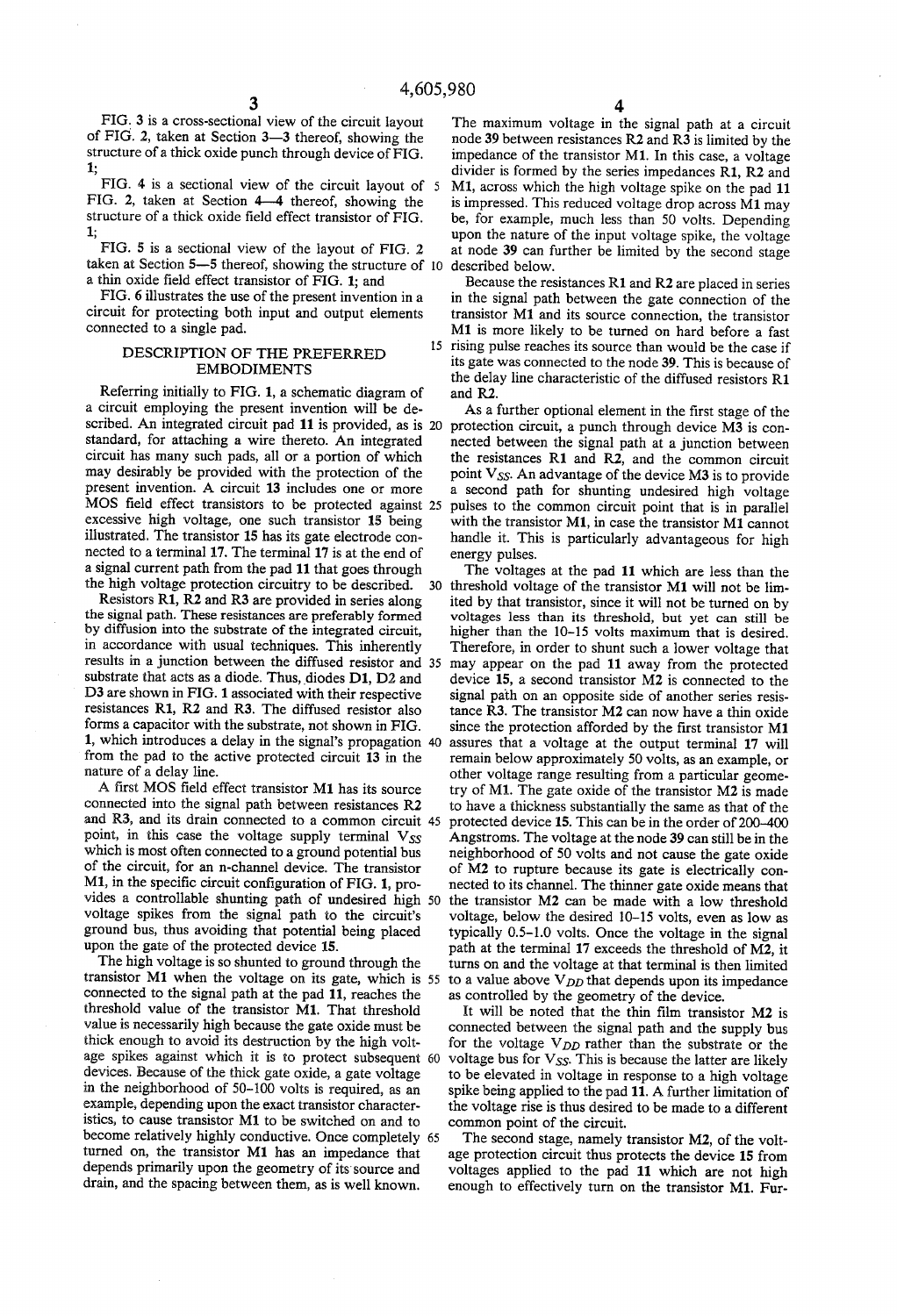ther, because of the second stage existing, the transistor M1 need not reduce the voltage all of the way. For example, if the transistor M1 reduces high voltage spikes at the node 39 to less than the 50 volt range, as used in this example, the transistor M2 is turned on. 5 Whether turned on by that mechanism or by a lower voltage that is ignored by the transistor M1, the transis tor M2 forms a voltage divider in series with the resis tances R1, R2 and R3. The voltage drop across M2 of this series circuit thus becomes the voltage at the output 10 terminal 17.

The discussion so far has described the mechanism of the circuit in protecting against positive high voltage pulses or spikes. The circuit works to protect against negative spikes, as well. Each of the transistors M1 and M2 has an equivalent NPN bipolar transistor which provides a high negative pulse current handling capabil ity.

A preferred layout of the circuit of FIG. 1 on a sili con integrated circuit chip is illustrated in FIGS. 2-5. A 20 large number of layouts for implementing the circuit of FIG. 1 are possible, but that shown in FIGS. 2-5 pro vides a functional circuit in very little space and with few additional structural components. This and the other circuits in this application provide for a p-type 25 silicon substrate with n-type diffused regions, an n channel device. Of course, a p-channel structure could alternatively be utilized, wherein the polarities of the components illustrated would be reversed. Addition ally, the circuit can advantageously be implemented in 30 CMOS, latch-up susceptability being dramatically im proved.

Referring to the plan view of the preferred circuit layout of FIG. 2, a substrate 20 has an elongated diffu-' sion 21 which forms the series resistors R1, R2 and R3 of FIG. 1. An end 23 of the diffused region 21 is electri cally connected to a corner of the lead bonding pad 11, which is itself electrically conducting, by a plurality of contacts 25. The resistance R1 is formed generally be tween the end 23 of the diffusion and an intermediate 40 point 27. The resistance R2 is formed between about the point 27 and another intermediate point 29. The resis tance R3 can similarly be viewed as that part of the diffusion 21 extending from about the point 29 to about the point 31. The arrangement of the diffusion 21 is 45 functionally and space efficient in being laid out around three sides of the perimeter of the rectangularly shaped pad 11. This layout provides good isolation, yet uses very little space.

signal path resistances, but portions of its length are also utilized as source diffusions for the punch through de vice M3 and the transistor M1. A drain diffusion for these devices is provided by the diffusion 33 which extends along the line of most of the diffusion 21 but is 55 separated therefrom by a gap in which a field oxide layer 71 is deposited. The punch through device M3 is formed between about location 35, which is one end of the diffusion 33, and an intermediate location 37. The structure of the device M3 is shown in more detail in the  $60$  age of the pad  $11'$ . A resistor R4 is used to limit the rise cross-sectional view of FIG. 3. The transistor M1 is formed in a region extending approximately between the location 37 and the location 39 of FIG. 2. The struc ture of the transistor M1 is shown in more detail in the cross-sectional view of FIG. 4. A metal layer 41 over- 65 circuit of FIG. 6 is still used, except that the input prolays a portion of the diffusion 33 and is electrically connected thereto along substantially all of its length by a large number of contacts 43. The metal 41, and thus

the diffusion 33, is connected to the circuit common point V<sub>SS</sub>.

In order to further simplify the circuitry, an edge of the conductive pad 11 extending between the locations 37 and 39 serves as the gate electrode for the thick film transistor M1. As noted in the schematic diagram of FIG. 1, the gate of the transistor M1 is electrically connected directly to the pad 11. But since the punch through device M3 has no gate, the pad 11 is cut away so as not to extend over the diffusions 21 or 33 in a region between locations 35 and 37.

The thin film transistor  $M2$  is separately formed by a structure shown at the bottom of the plan view of FIG. 2, a cross-section of which is given in FIG. 5. An elon gated drain diffusion 45 is connected at one end to the diffusion 21 at its location 31. In fact, the diffusions 21 and 45 are formed as a single structure. The drain diffu sion 45 extends between the locations 31 and 47. A metal conductive layer 49 extends along the length of the diffusion and a short distance beyond, this metal layer becoming the output terminal 17 of the protection circuit. The metal 49 is electrically connected to the diffusion 45 by a plurality of contacts 51 along its length.

A separate source diffusion 53 is positioned adjacent the drain diffusion 45. A metal layer 54 overlays the diffusion 53 and is electrically connected therewith by a plurality of contacts 55 along their lengths. The metal layer 54 is then the common point  $V_{DD}$  for the circuit.

A polysilicon gate 57 overlays a thin field oxide layer 81 in the space between the drain and source diffusion 45 and 53. This conductive gate 57 is attached at one end by contacts 59 to the metal layer 49 and, similarly, at its other end by contacts 61 to the same metal layer 49. This then forms the transistor M2 shown schemati cally in FIG. 1.

Additional conventional oxide and protective layers, not shown in FIG. 2, are also utilized. These are shown in the cross-sectional views of FIGS. 3-5. They include a field oxide layer 75, an overlaying field oxide layer 77, and a topside protective oxide layer 79. It will be noted from FIG. 4 that the thickness of the field oxide 77 will determine, in large part, the threshold voltage charac teristics of the device M1.

The diffusion 21 is not only used to form the three 50 output circuits that are connected to an integrated cir-What has been described with respect to FIGS. 1-5 is a particular example of an input protection circuit that utilizes the various aspects of the present invention. Protection of a similar nature is also desired to protect cuit pad. With reference to FIG. 6, a pad 11' is shown to be connected to both input circuits, through input pro tection 85, and to output circuits 89 through output protection 87. Although output circuits are not as sensi tive to the high voltage spikes that are generated by electrostatic discharge from handling or otherwise, they are still sensitive to some degree and protection of them at a point 91 in the output signal path is usually desired. The input protection 85 functions to bleed volt time of the voltage at node 91. Punch through devices M4 and M5 provide further protection against high voltage spikes.

> If only an output circuit is connected to a pad, the tection 85 includes only those components of the FIG. 1 protection circuit between the pad and the node 39. The elements R3 and M2 are omitted.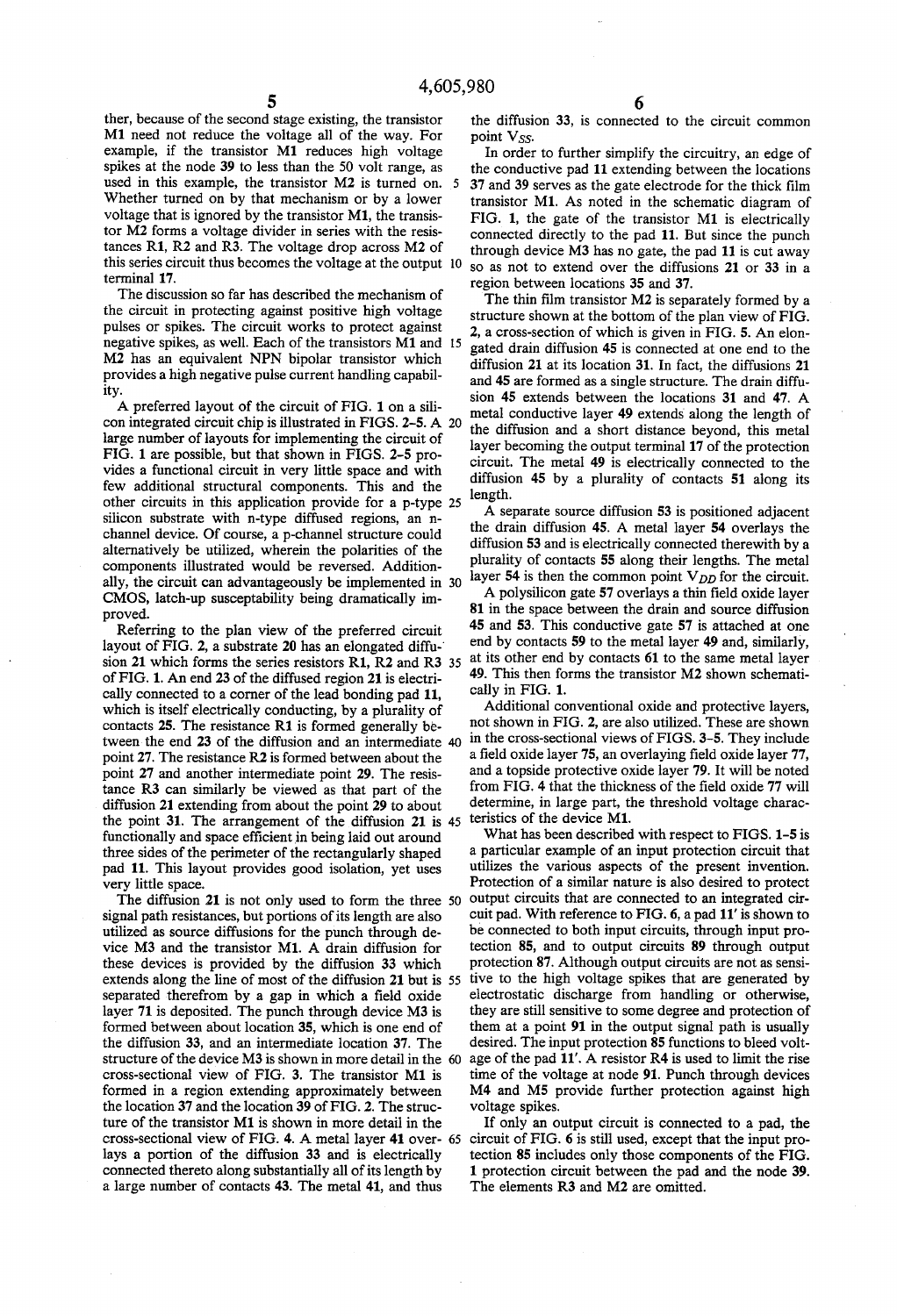$\overline{\phantom{a}}$ 

Although the various aspects of the present invention have been described in their preferred embodiments, it will be understood that the invention is entitled to pro tection within the full scope of the appended claims.

It is claimed:

1. As part of an integrated circuit chip formed on a semiconductor substrate, having a wire connection pad and an active circuit to be protected from high voltage spikes introduced through said pad, a protection circuit located on said chip and disposed in an electrical cur- 10 rent path therebetween, comprising:

- a first effect transistor having a gate connected to said current path, and source and drain connections disposed between said current path and a first common point of the active circuit, said gate separated 15 by an insulative layer a distance from said substrate such that the gate insulation remains effective dur ing said high voltage spikes, whereby the existance of a high voltage spike causes the first transistor to turn on with a low impedance path between said 20 current path and said first common point and thus
- limit the voltage in said current path,<br>a first resistance provided in said current path between said pad and said first field effect transistor, said gate of said first transistor being connected on 25 the pad side of said first resistance,
- a punch through semiconductor device connected between said current path intermediate of said first

resistance and said first common point, thereby to provide a second low impedance path between said current path and said first common point for high voltage spikes, and<br>a second field effect transistor having a gate con-

nected to said current path at an intermediate loca tion between the first transistor and the active circuit, and source and drain connections disposed between said current path at said intermediate loca tion and a second common point of the active cir cuit, said gate being separated by an insulative layer a distance from said substrate such that the gate insulation would irreversibly break down dur ing said high voltage spikes but is protected there from by said first field effect transistor.

2. The protection circuit according to claim 1 wherein said first resistor is provided as at least part of a single elongated resistor structure that is diffused into said substrate in a path around at least a portion of a perimeter of said pad, said diffused resistor also serving in different segments thereof as the source or drain of each of said first transistor and said punch through device.

3. The protection circuit according to claim 2 wherein the gate of said first field effect transistor comprises a portion of said pad perimeter.<br> $* * * * * * *$ 

30

35

40

45

50

55

60

65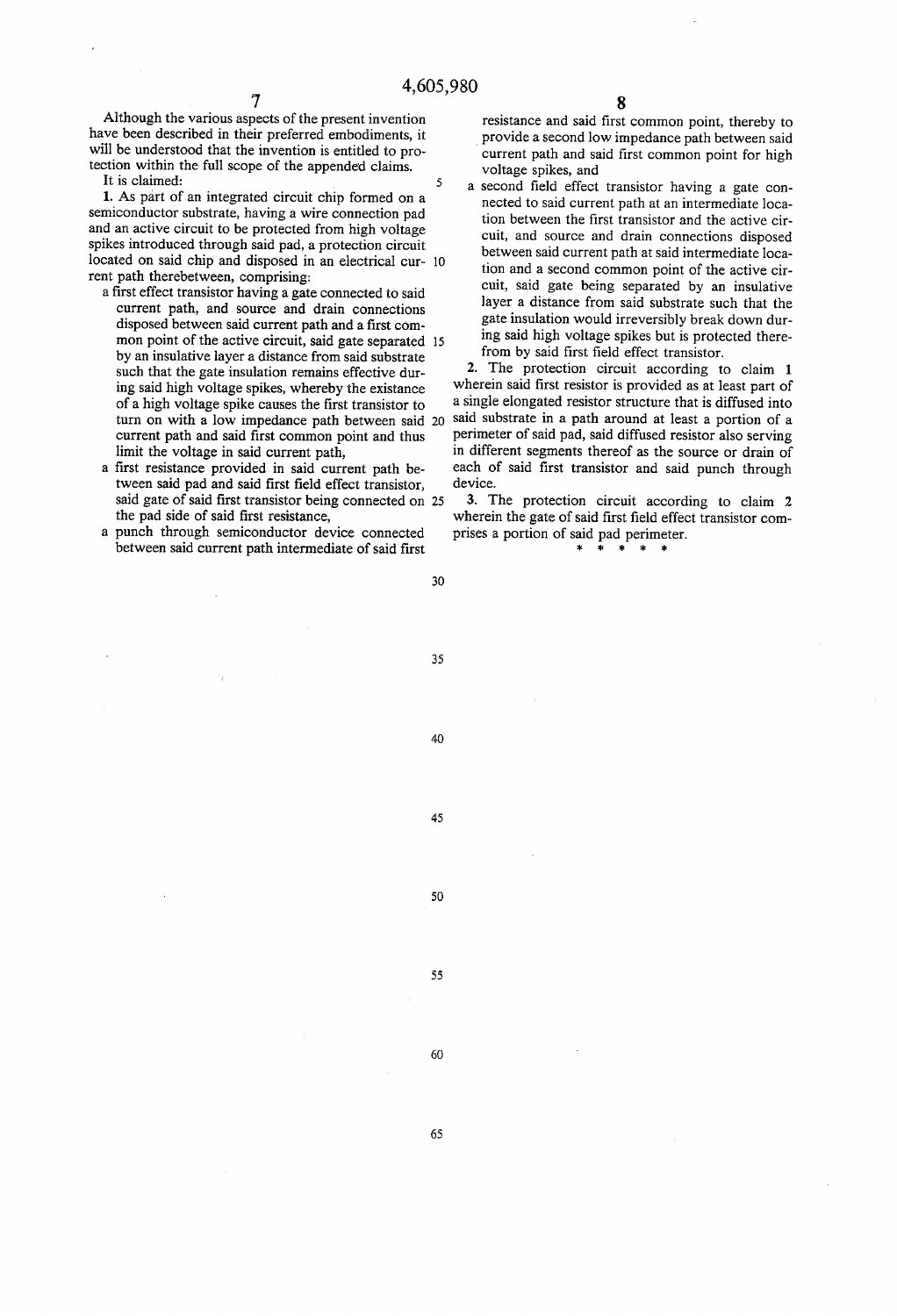# UNITED STATES PATENT AND TRADEMARK OFFICE **CERTIFICATE OF CORRECTION**

PATENT NO. : 4,605,980

**DATED**  $\ddot{\cdot}$ Aug. 12, 1986  $INVENTOR(S)$ : Hartranft, et al.

It is certified that error appears in the above-identified patent and that said Letters Patent is hereby corrected as shown below:

Col. 7, line 12: insert --field-- between "first" and "effect".

## Signed and Sealed this

## Twenty-eighth Day of October, 1986

[SEAL]

Attest:

DONALD J. QUIGG

**Attesting Officer** 

Commissioner of Patents and Trademarks